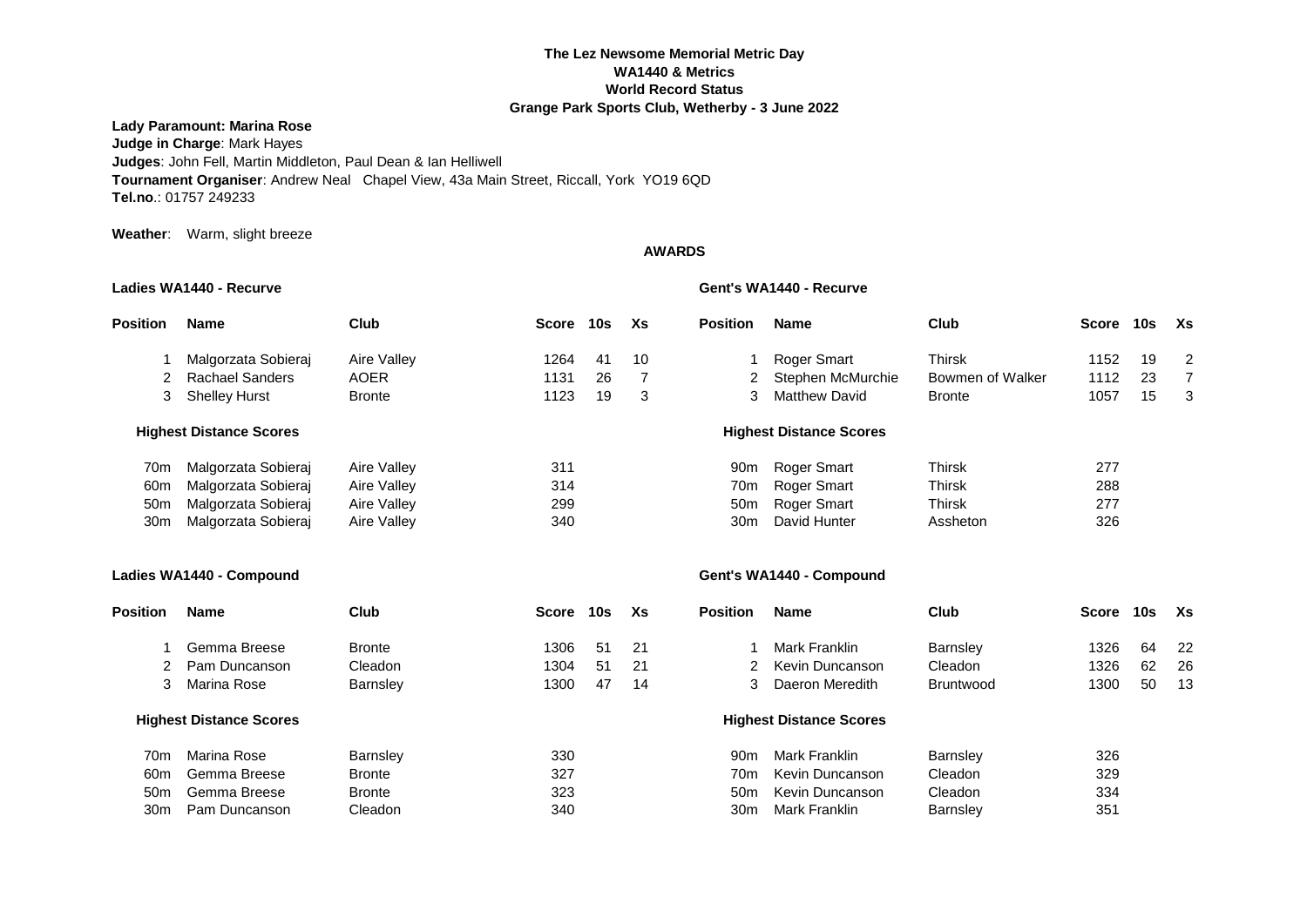# **Ladies' WA1440 Longbow Gent's WA1440 Longbow**

| $\mathbf{1}$   | <b>Name</b><br><b>Shaz Maris</b>       | Club<br>Assheton | 478  | $\mathbf{1}$   | 0              | 1                  | <b>Name</b><br>Hamish Freeman | Club<br>Assheton                        | 712          | 5              |                              |
|----------------|----------------------------------------|------------------|------|----------------|----------------|--------------------|-------------------------------|-----------------------------------------|--------------|----------------|------------------------------|
|                |                                        |                  |      |                |                | $\overline{c}$     | Dale Message                  | Assheton                                | 659          | $\overline{c}$ | $\overline{\mathbf{c}}$<br>0 |
|                | Ladies' WA1440 Barebow                 |                  |      |                |                | 3                  | Ged Hebdige                   | Chantry                                 | 575          | $\mathbf{1}$   | 0                            |
|                |                                        |                  |      |                |                |                    |                               |                                         |              |                |                              |
|                | <b>Name</b>                            | Club             |      |                |                |                    | Gent's WA1440 Barebow         |                                         |              |                |                              |
| $\mathbf{1}$   | <b>Tracy Cross</b>                     | Goldcrest        | 808  | $\overline{4}$ | $\mathbf{1}$   |                    |                               |                                         |              |                |                              |
| $\overline{2}$ | Mary Louca                             | St. Neots        | 788  | 8              | $\overline{2}$ |                    | Name<br>1 Craig Lulek         | <b>Club</b><br>Goldcrest                | 609          | 4              |                              |
|                | Girls' U18 Recurve (Metric II)         |                  |      |                |                | <b>Team Awards</b> |                               |                                         |              |                |                              |
|                | <b>Name</b>                            | Club             |      |                |                | Recurve            |                               |                                         |              |                |                              |
| $\mathbf{1}$   | Jessica Hardesty Dean                  | Thirsk           | 880  | 8              | $\overline{4}$ |                    | Club                          | Name                                    | <b>Score</b> |                |                              |
|                |                                        |                  |      |                |                |                    | <b>Bronte</b>                 | <b>Shelley Hurst</b>                    | 1123         |                |                              |
|                | Girls' U16 Compound (Metric III)       |                  |      |                |                |                    |                               | Matthew David<br><b>Matthew Beville</b> | 1057<br>984  |                |                              |
|                | Name                                   | Club             |      |                |                |                    |                               |                                         |              |                |                              |
| $\mathbf{1}$   | Rowen Herdsman                         | Wyke             | 1260 | 22             | $\mathbf 0$    |                    |                               |                                         | 3164         |                |                              |
|                | Girls' U12 Recurve (Metric V)          |                  |      |                |                | Compound           |                               |                                         |              |                |                              |
|                |                                        |                  |      |                |                |                    | Club                          | <b>Name</b>                             | <b>Score</b> |                |                              |
|                | <b>Name</b>                            | Club             |      |                |                |                    | Cleadon                       | Kevin Duncanson                         | 1326         |                |                              |
| $\mathbf 1$    | Amelia Youngs                          | Dearne Valley    | 1043 | 22             | $\,6$          |                    |                               | Pam Duncanson                           | 1304         |                |                              |
|                | <b>Boys' U18 Recurve (Metric I)</b>    |                  |      |                |                |                    |                               |                                         |              |                |                              |
|                | <b>Name</b>                            | Club             |      |                |                |                    |                               |                                         | 2630         |                |                              |
| $\mathbf{1}$   | Johnny Smart                           | Thirsk           | 1171 | 21             | 4              |                    |                               |                                         |              |                |                              |
|                |                                        |                  |      |                |                |                    |                               |                                         |              |                |                              |
|                | <b>Boys' U16 Compound (Metric II)</b>  |                  |      |                |                |                    |                               |                                         |              |                |                              |
|                | <b>Name</b>                            | Club             |      |                |                |                    |                               |                                         |              |                |                              |
| $\mathbf{1}$   | Alfie Ridding                          | Lakeland         | 1359 | 77             | 32             |                    |                               |                                         |              |                |                              |
|                | <b>Boys' U16 Barebow (Metric II)</b>   |                  |      |                |                |                    |                               |                                         |              |                |                              |
|                | <b>Name</b>                            | Club             |      |                |                |                    |                               |                                         |              |                |                              |
| $\mathbf{1}$   | Euan O'Connor                          | Pennine          | 632  | 6              | $\mathbf{1}$   |                    |                               |                                         |              |                |                              |
|                |                                        |                  |      |                |                |                    |                               |                                         |              |                |                              |
|                | <b>Boys' U14 Compound (Metric III)</b> |                  |      |                |                |                    |                               |                                         |              |                |                              |
|                | Name                                   | Club             |      |                |                |                    |                               |                                         |              |                |                              |
| $\mathbf{1}$   | <b>Bert Smart</b>                      | <b>Thirsk</b>    | 1168 | 10             | $\pmb{0}$      |                    |                               |                                         |              |                |                              |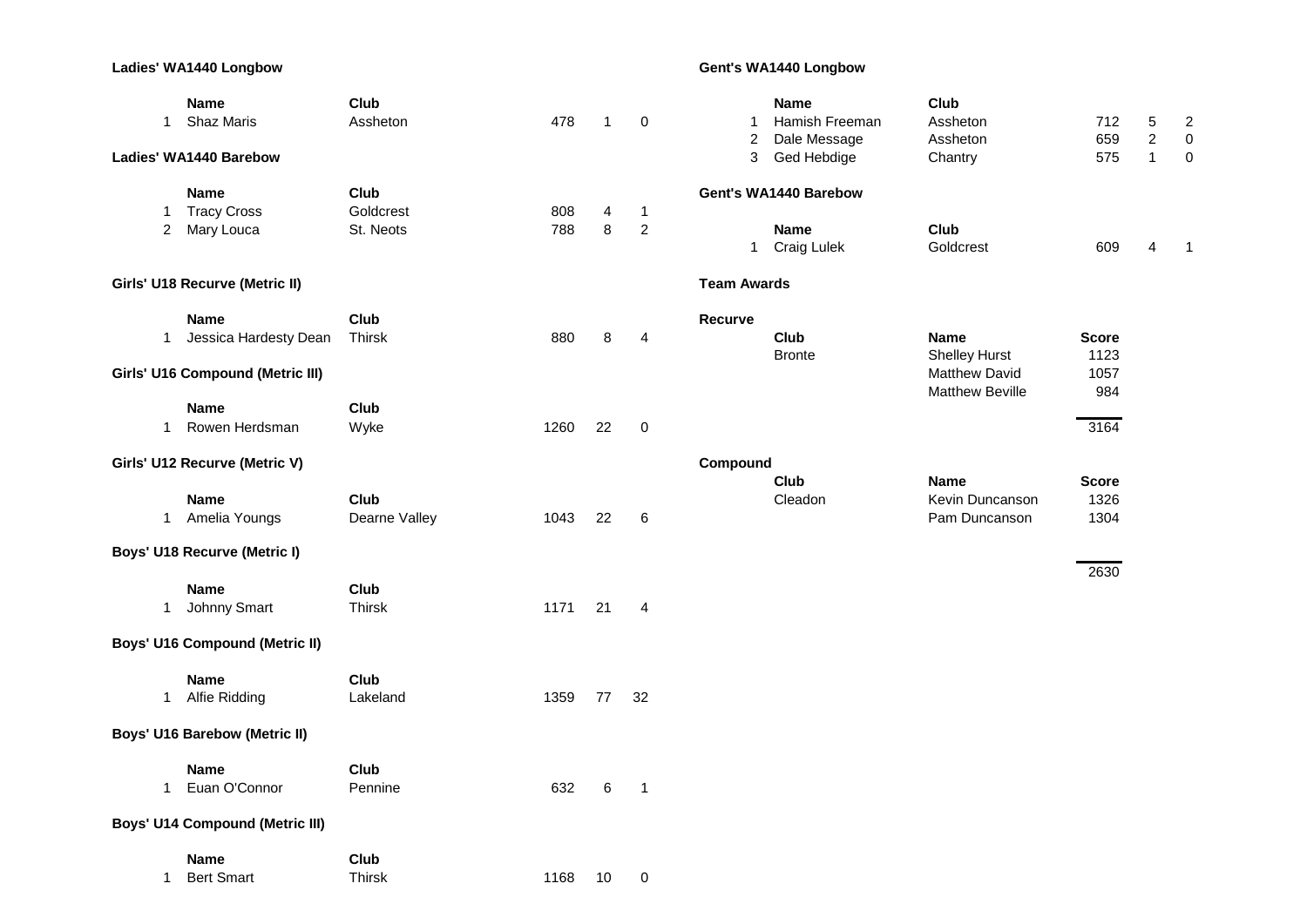### **Ladies' WA1440 Recurve Gent's WA1440 Recurve**

|   | Name                      | Club                   | 70m | 60m | 50m | 30m | Score | 10s Xs |  | Name                   | Club                 | 90m | 70m | 50m | 30m  | Score 10s Xs |          |                            |
|---|---------------------------|------------------------|-----|-----|-----|-----|-------|--------|--|------------------------|----------------------|-----|-----|-----|------|--------------|----------|----------------------------|
|   | Malgorzata Sobieraj       | Aire Valley            | 311 | 314 | 299 | 340 | 1264  | 41 10  |  | Roger Smart            | Thirsk               | 277 | 288 | 277 | 310  | 1152         | - 19     | $\overline{\phantom{0}}^2$ |
|   | Rachael Sanders           | AOER                   | 263 | 296 | 255 | 317 | 1131  | 26     |  | Stephen McMurchie      | Bowmen of Walker     | 245 | 282 | 265 | 320  | 1112         | - 23     |                            |
|   | 3 Shelley Hurst           | <b>Bronte</b>          | 257 | 278 | 274 | 314 | 1123  | 19     |  | Matthew David          | Bronte               | 192 | 269 | 275 | -321 | 1057         | - 15     | - 3                        |
|   | 4 Alison Page             | Derbyshire             | 240 | 296 | 261 | 303 | 1100  | 14     |  | David Hunter           | Assheton             | 238 | 242 | 235 | 326  | 1041         | - 15     | - 4                        |
|   | 5 Bethany Woodcock-Dexter | Pennine                | 255 | 269 | 242 | 298 | 1064  | 11     |  | Simon Adams            | Bowmen of St. Mary's | 217 | 244 | 258 | -317 | 1036         | - 12 - 5 |                            |
| 6 | Niamh Titchener           | <b>Bridlington Bay</b> | 224 | 28٬ | 203 | 307 | 1015  | 13     |  | Jacek Czech            | Aire Valley          | 212 | 260 | 244 | 304  | 1020         |          | - g                        |
|   | Lucy Moore                | Derwent                | 234 | 195 |     | 273 | 903   | a      |  | <b>Matthew Beville</b> | Bronte               | 188 | 253 | 246 | 297  | 984          |          |                            |

### Ladies' WA1440 Compound

| Name              | Club                | 70m | 60m  | 50m | 30m | <b>Score</b> | $10s$ $Xs$ |      | Name            | Club        | 90m | 70m | 50m | 30m | Score | 10s Xs |         |
|-------------------|---------------------|-----|------|-----|-----|--------------|------------|------|-----------------|-------------|-----|-----|-----|-----|-------|--------|---------|
| Gemma Breese      | <b>Bronte</b>       | 316 | -327 | 323 | 340 | 1306         | 51 21      |      | Mark Franklin   | Barnsley    | 326 | 325 | 324 | 351 | 1326  | 64     | $_{22}$ |
| 2 Pam Duncanson   | Cleadon             | 318 | 326  | 320 | 340 | 1304         | 51 21      |      | Kevin Duncanson | Cleadon     | 321 | 329 | 334 | 342 | 1326  | 62 26  |         |
| Marina Rose       | Barnsley            | 330 | 317  | 314 | 339 | 1300         | 47         | - 14 | Daeron Meredith | Bruntwood   | 323 | 312 | 325 | 340 | 1300  | 50 13  |         |
| 4 Ann Elliott     | Pendle & Samlesbury | 317 | 319  | 316 | 340 | 1292         | 51 17      |      | Peter Gregory   | Goldcrest   | 307 | 314 | 304 | 340 | 1265  | 38 16  |         |
| 5 Emma Mooney     | Goldcrest           | 318 | 323  | 317 | 329 | 1287         | 52 14      |      | lan Beswick     | South Leeds | 291 | 316 | 315 | 333 | 1255  | 39 13  |         |
| 6 Polly Davis     | Neston              | 314 | 320  | 307 | 331 | 1272         | 38 15      |      | John Davis      | Neston      | 289 | 306 | 318 | 332 | 1245  | 33     | o g     |
| Charlotte Addison | Thirsk              | 305 | 289  | 239 | 321 | 1154         | 21         |      |                 |             |     |     |     |     |       |        |         |

### $L$ adies' WA1440 Longbow

| <b>Name</b>       | Club     | 70m | 60m | 50m | 30 <sub>m</sub> | Score | 10s Xs                                   |  | Dale Message                        | Assheton          | 103 | 159            | 165                | 232 | 659  | 2 0                                      |                            |
|-------------------|----------|-----|-----|-----|-----------------|-------|------------------------------------------|--|-------------------------------------|-------------------|-----|----------------|--------------------|-----|------|------------------------------------------|----------------------------|
| <b>Shaz Maris</b> | Assheton |     | 100 | 79  | 212             | 478   | $\begin{array}{ccc} & 1 & 0 \end{array}$ |  | <sup>2</sup> Ged Hebdige            | Chantry           |     | 116            | 128                | 257 | 575  |                                          | $\overline{\phantom{a}}$ 0 |
| 2 Angela Hebdige  | Chantrv  | 128 | 124 | 44  | 127             | 423   | 20                                       |  | Brian Rosenberg                     | Stalybridge       | 86  | 148            | - 84               | 216 | 534  | $\begin{array}{ccc} & 0 & 0 \end{array}$ |                            |
|                   |          |     |     |     |                 |       |                                          |  | $C_{\text{data}}$ $M_{\text{data}}$ | Otalisland also a |     | $\overline{A}$ | $\Lambda$ $\Omega$ | 107 | roo. |                                          |                            |

### **Ladies' WA1440 Barebow**

| Name               | Club      | 70m | 60m  | 50m | 30m | Score | 10s Xs |  |                       |           |     |     |     |     |              |  |
|--------------------|-----------|-----|------|-----|-----|-------|--------|--|-----------------------|-----------|-----|-----|-----|-----|--------------|--|
| <b>Tracy Cross</b> | Goldcrest | 211 | 192  | 178 | 227 | 808   |        |  | Gent's WA1440 Barebow |           |     |     |     |     |              |  |
| 2 Mary Louca       | St. Neots | 163 | 176  | 209 | 240 | 788   | 8 2    |  |                       |           |     |     |     |     |              |  |
| 3 Grace Helliwell  | Harthill  | 115 | -177 | 115 | 224 | 631   |        |  | <b>Name</b>           | Club      | 90m | 70m | 50m | 30m | Score 10s Xs |  |
| 4 Sarah Dickinson  | Pennine   | 82  | 107  | 88  | 137 | 414   |        |  | Craig Lulek           | Goldcrest | 79  | 164 | 121 | 245 | 609          |  |

|                | <b>Name</b>            | Club                 | 90 <sub>m</sub> | 70m        | 50 <sub>m</sub> | 30 <sub>m</sub> | <b>Score</b> | 10 <sub>s</sub> | Xs             |
|----------------|------------------------|----------------------|-----------------|------------|-----------------|-----------------|--------------|-----------------|----------------|
| 1              | Roger Smart            | <b>Thirsk</b>        | 277             | 288        | 277             | 310             | 1152         | 19              | $\overline{2}$ |
| $\overline{2}$ | Stephen McMurchie      | Bowmen of Walker     | 245             | 282        | 265             | 320             | 1112         | 23              | $\overline{7}$ |
| 3              | Matthew David          | <b>Bronte</b>        | 192             | 269        | 275             | 321             | 1057         | 15              | 3              |
| 4              | David Hunter           | Assheton             | 238             | 242        | 235             | 326             | 1041         | 15              | $\overline{4}$ |
| 5              | Simon Adams            | Bowmen of St. Mary's | 217             | 244        | 258             | 317             | 1036         | 12              | 5              |
| 6              | Jacek Czech            | Aire Valley          | 212             | 260        | 244             | 304             | 1020         | 17              | 9              |
| $\overline{7}$ | <b>Matthew Beville</b> | <b>Bronte</b>        | 188             | 253        | 246             | 297             | 984          | 8               | $\overline{2}$ |
| 8              | Mick Winsett           | Dearne Valley        | 184             | 204        | 231             | 291             | 910          | 13              | $\overline{2}$ |
|                | Gent's WA1440 Compound |                      |                 |            |                 |                 |              |                 |                |
|                | <b>Name</b>            | Club                 | 90 <sub>m</sub> | 70m        | 50m             | 30m             | Score        | 10 <sub>s</sub> | Xs             |
| 1              | Mark Franklin          | Barnsley             | 326             | 325        | 324             | 351             | 1326         | 64              | 22             |
| $\overline{2}$ | Kevin Duncanson        | Cleadon              | 321             | 329        | 334             | 342             | 1326         | 62              | 26             |
| 3              | Daeron Meredith        | Bruntwood            | 323             | 312        | 325             | 340             | 1300         | 50              | 13             |
| $\overline{4}$ | Peter Gregory          | Goldcrest            | 307             | 314        | 304             | 340             | 1265         | 38              | 16             |
| 5              | lan Beswick            | South Leeds          | 291             | 316        | 315             | 333             | 1255         | 39              | 13             |
| 6              | <b>John Davis</b>      | <b>Neston</b>        | 289             | 306        | 318             | 332             | 1245         | 33              | 9              |
|                | Gent's WA1440 Longbow  |                      |                 |            |                 |                 |              |                 |                |
|                | <b>Name</b>            | Club                 | 90 <sub>m</sub> | 70m        | 50 <sub>m</sub> | 30 <sub>m</sub> | <b>Score</b> | 10 <sub>s</sub> | Xs             |
| $\mathbf{1}$   | Hamish Freeman         | Assheton             | 133             | 154        | 177             | 248             | 712          | 5               | $\overline{2}$ |
| $\overline{2}$ | Dale Message           | Assheton             | 103             | 159        | 165             | 232             | 659          | $\overline{2}$  | $\mathbf 0$    |
| 3              | Ged Hebdige            | Chantry              | 74              | 116        | 128             | 257             | 575          | 1               | $\mathbf 0$    |
| 4              | <b>Brian Rosenberg</b> | Stalybridge          | 86              | 148        | 84              | 216             | 534          | $\mathbf 0$     | $\mathbf 0$    |
| 5              | <b>Steve Watts</b>     | Stalybridge          | 85              | 116        | 134             | 197             | 532          | 3               | $\mathbf{1}$   |
| 6              | <b>Patrick Revell</b>  | <b>All Abilities</b> | 84              | 107        | 110             | 204             | 505          | 3               | $\mathbf 0$    |
| $\overline{7}$ | lan Fleming            | Assheton             | 30              |            | 95              | 149             | 356          | 1               | $\mathbf 0$    |
| 8              | David Whitham          | <b>White Rose</b>    | 20              | 84         | 70              | 120             | 294          |                 | $\Omega$       |
|                | Gent's WA1440 Barebow  |                      |                 |            |                 |                 |              |                 |                |
|                | <b>Name</b>            | Club                 | 90 <sub>m</sub> | <b>70m</b> | 50 <sub>m</sub> | 30m             | Score        | 10s             | Xs             |
| 1              | Craig Lulek            | Goldcrest            | 79              | 164        | 121             | 245             | 609          | 4               | 1              |
|                |                        |                      |                 | 82         |                 |                 |              | $\overline{2}$  |                |